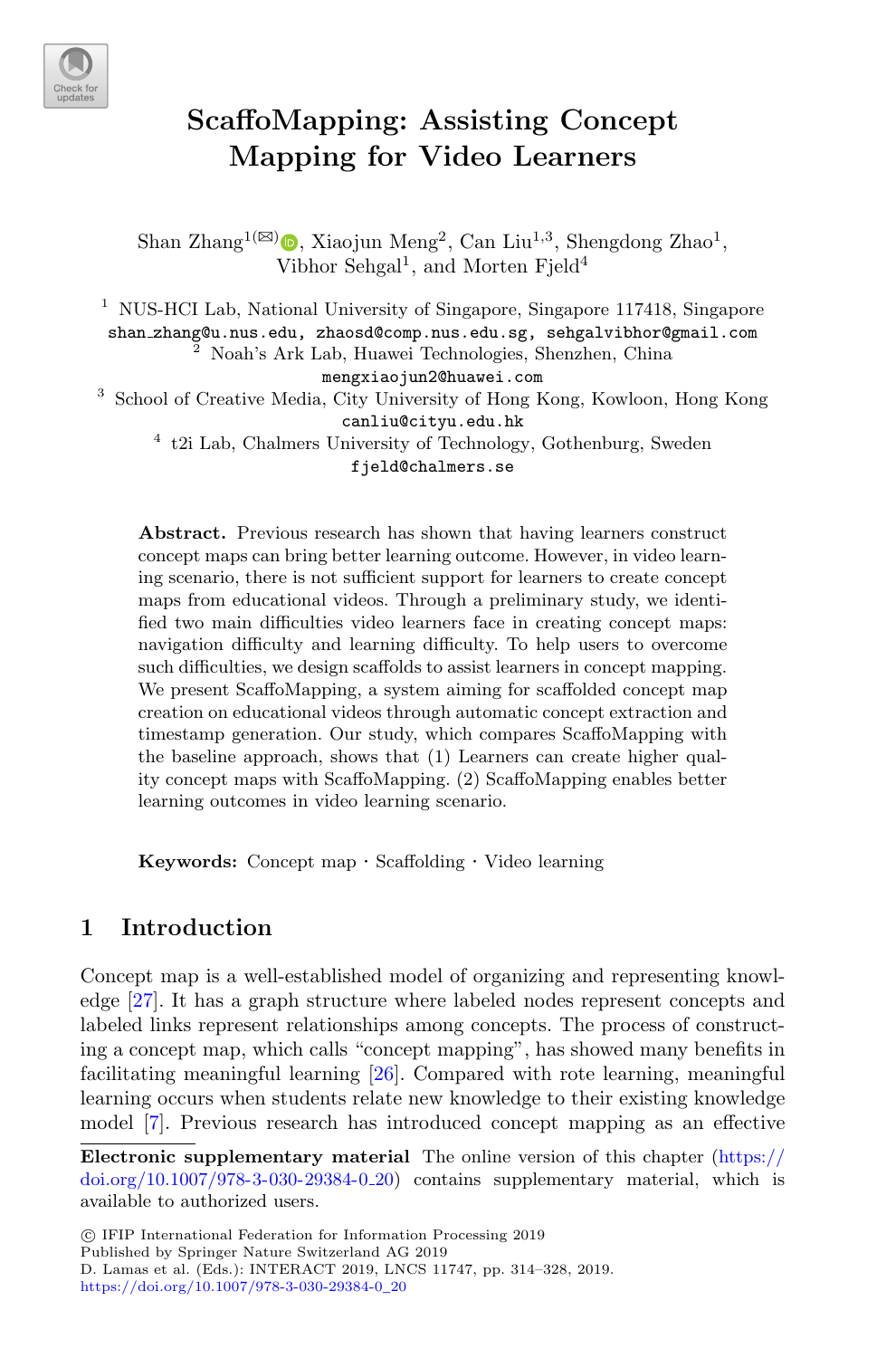learning tool in classroom learning environment for decades [\[35\]](#page-14-2). Concept maps finished by students can also inform teachers to what extent the learning material is understood by the students, so that they can make adjustments on teaching plans. As such, the exercise of concept mapping can be used as instructional materials and guides and testing vehicles.

As plenty of video-based learning platforms emerge, video has become a popular medium of online education. However, video-based learning has a number of challenges in promoting meaningful learning. For example, novice learners may feel difficult to process new concepts scattered in the video and incorporate them without close guidance from teachers [\[5](#page-13-1)]. Moreover, while some videos are well-organized and enjoyable to watch, relying solely on the video content may leave the learners disengaged and lose the chance to reflect on what they have learned [\[6](#page-13-2)]. For instructors, gauging learners' experience and comprehension level is also difficult and currently mainly through course reviews, forum posts and quizzes [\[34](#page-14-3)].

Previous research has shown that the use of concept map can complement videos in facilitating meaningful learning. Liu et al. [\[22\]](#page-13-3) showed that editing an existing expert-crafted concept map help learners understand the video content. In their work, the same effects on learning driven by using concept map is observed in video learning context as well, such as reinforcing video learners' understanding by promoting recall, reflection on the video content, and helping learners identify the knowledge gaps between new information and their existing mental model. Finished concept maps also provide a concept-oriented overview of video content, which can further be used as the feedback to video instructors, and future reference to students when preparing for tests.

However, it is not always easy for students to build concept maps from scratch. Novice learners who are unfamiliar with the video content tend to feel frustrated to identify key concepts and their relationships [\[40](#page-14-4)]. And the linear representation of video content may bring challenges for learners, which is shown in our preliminary study with 12 participants. We first observed learners building concept maps for video content with a conventional authoring interface (the baseline system in Fig. [1\)](#page-4-0). We saw that they had difficulty in navigating concepts, gaining the overview and video flow, identifying key concepts and relationships.

To mitigate these challenges, we designed scaffolds that aims for easier concept map creation while preserving the learning benefits. We introduce ScaffoMapping, a system to assist the creation of concept maps for video content with automatic concept extraction and automatic timestamp generation. Individual concepts are automatically linked to video timestamps to facilitate content navigation. To evaluate the effectiveness of ScaffoMapping, we conducted a controlled study, comparing ScaffoMapping with the baseline system. Results showed that ScaffoMapping provides better learning outcomes and improves the quality of user-created concept maps. Such system can make concept maps widely accessible and used for online videos.

Overall, the contributions of this paper are:

1. We identified and categorized video learners' difficulties in concept mapping.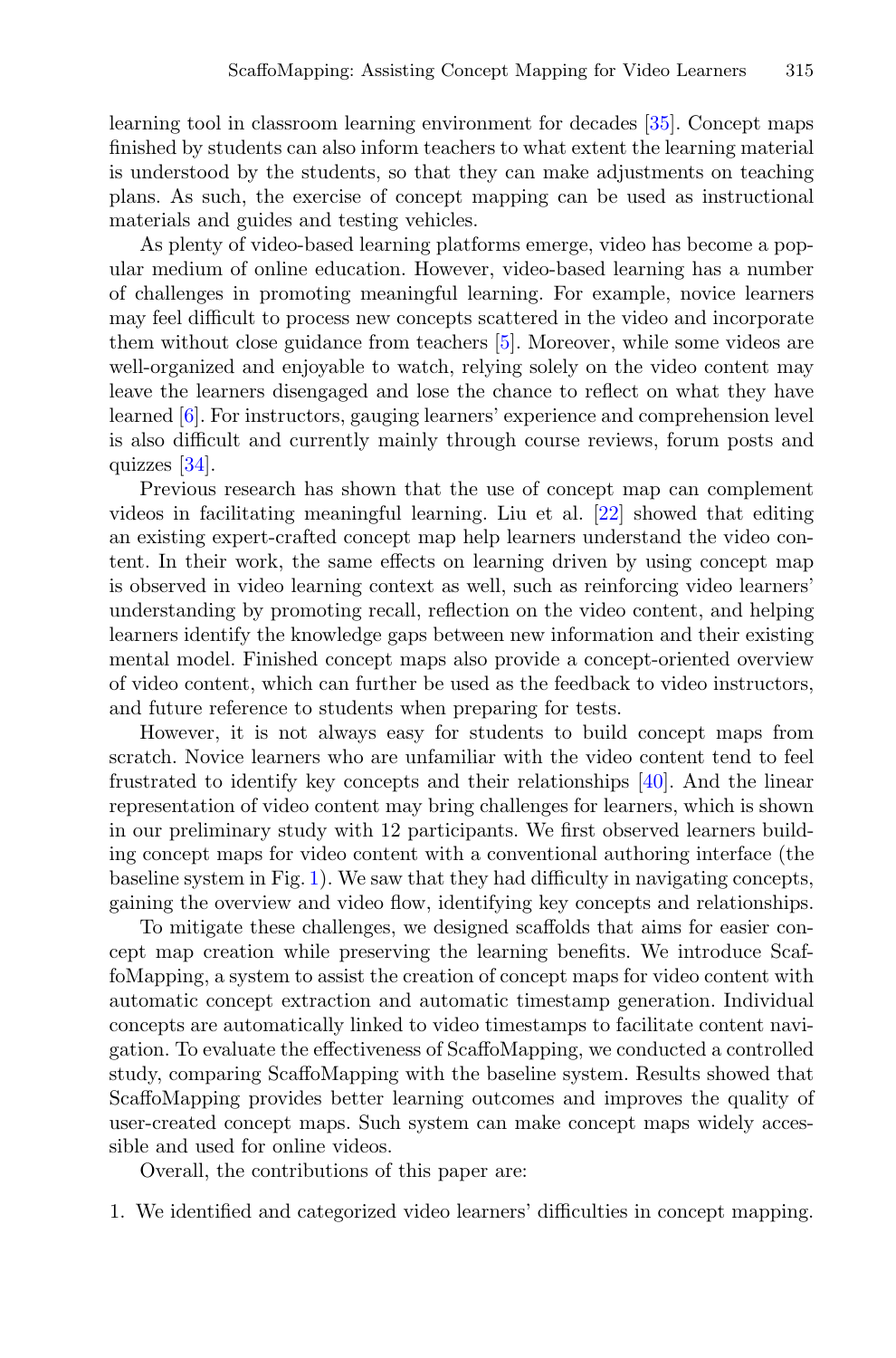- 2. We designed ScaffoMapping, a system which provides scaffolding help in concept mapping.
- 3. We empirically evaluated ScaffoMapping by comparing it with the baseline system, and our results showed that ScaffoMapping enables better learning outcomes and higher-quality concept map creation.

## **2 Related Work**

As our work introduces scaffolding concept mapping to facilitate video learning, we review related work on improving the video learning experience, applying concept map in video learning and scaffolding concept mapping.

### **2.1 Research in Improving Video Learning Experience**

Many factors impede video learning platforms in supporting deep and meaningful learning [\[16](#page-13-4)] like the lack of personalized instructions and usability problems. Linear representation is one of the biggest problems that prevents learners from exploring video content effectively. Current research provides new ways to improve video learning experience. First, a large body of work focus on the video preview or navigation technique. Some research focuses on creating summaries of segmented video content [\[29,](#page-14-5)[32,](#page-14-6)[39](#page-14-7)]. Some research uses visual representation, for example Fisheye [\[15](#page-13-5)], video trees [\[19](#page-13-6)] and customized word-clouds [\[38](#page-14-8)] as navigation aid to help users preview and select some portion of video. However, they either do not provide a concept-oriented view or help learners understand relationships of concepts. NoteVideo [\[25](#page-14-9)] identifies conceptual objects to create a summarized image, but is limited to the blackboard-style video. Other research focuses on providing a more engaging learning experience. For example, in-video prompting questions [\[34\]](#page-14-3) are used to increase learning and help instructors get feedback.

### **2.2 Applying Concept Map in Video Learning**

Previous research has shown the value of providing concept maps in video learning. Some research utilizes the non-linear property of concept map to organize learning materials across different media (e.g., using hierarchical concept maps to support dynamic non-linear learning plans [\[31](#page-14-10)]). For integrating concept map within the video content, the most relevant work is done by Liu et al. [\[22\]](#page-13-3), which utilizes experts or crowd workers to generate interactive concept maps for lecture videos, and has shown the learning benefits on supporting learners' understanding and reflection.

However, previous works focus on the concept maps instead of concept mapping process. They provide complete concept maps generated by crowd workers, experts [\[22](#page-13-3)] or Natural Language Processing techniques [\[40](#page-14-4)] to learners. While providing complete concept maps saves time, it may put learners in a position where they only passively take in knowledge with little autonomous learning [\[10\]](#page-13-7),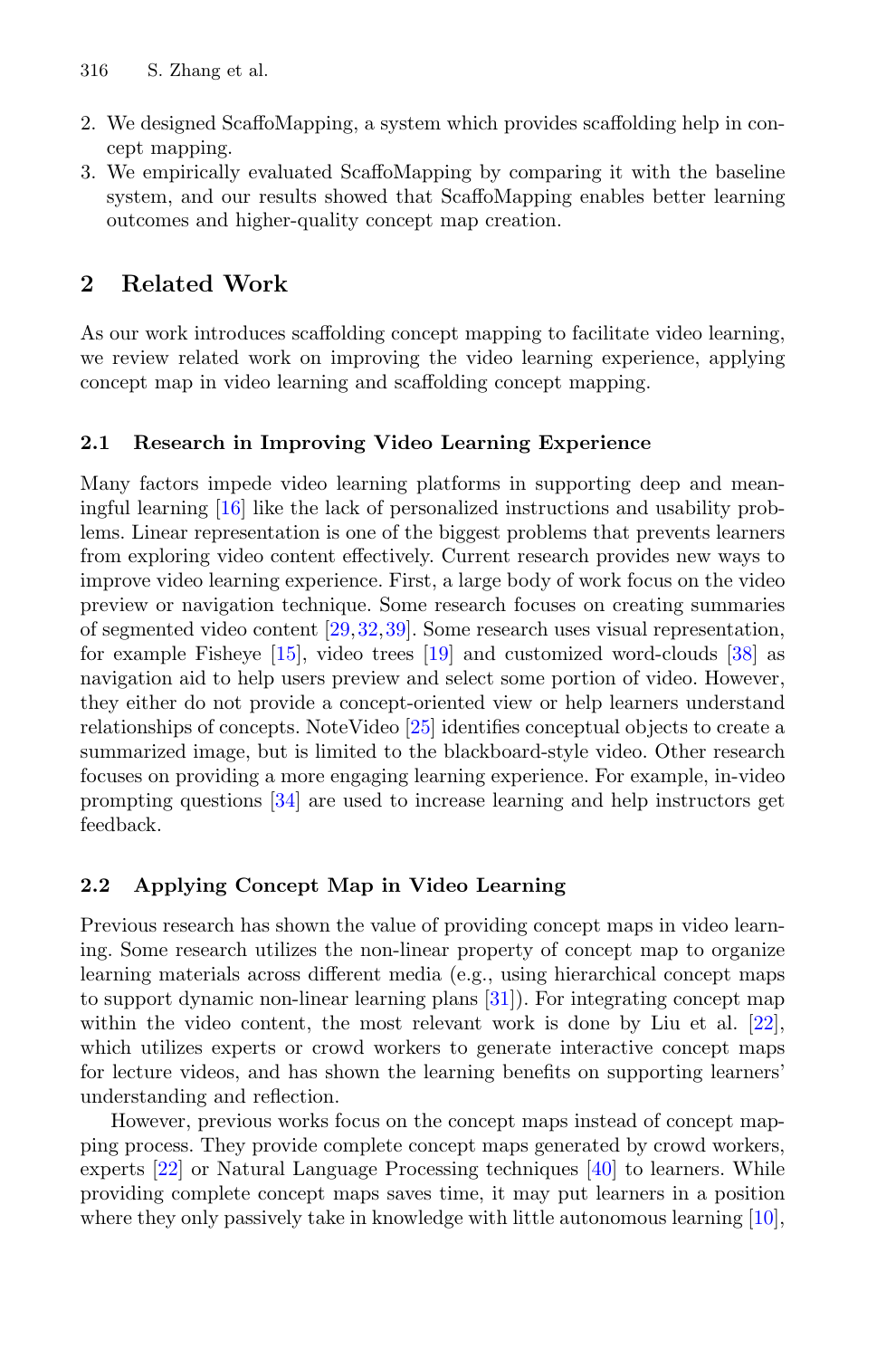and finally undermine learners' learning performance [\[17](#page-13-8)[,24](#page-14-11)]. What's more, editing concept maps by learners are poorly supported in video learning scenario. Extending previous work, we focus on the concept mapping process to facilitate video learning.

### **2.3 Scaffolds in Concept Mapping**

Showing a complete concept map done by crowd workers or experts may result in little autonomous learning. On the contrary, concept mapping by learners themselves can promote autonomous learning and foster deeper processing, but it is time-consuming. What's more, this process requires effort, which usually leads to cognitive overload and finally decreases the learning outcomes as well as learners' motivation [\[11](#page-13-9)[,20](#page-13-10)]. Therefore, researchers have been exploring using scaffolds to strike the balance between automation and manual composition [\[11\]](#page-13-9). Scaffolds are supports designed to assist learners in mindfully participating in work that would otherwise be too difficult or complex for a novice [\[13\]](#page-13-11). Numerous works have explored additional tool-based scaffolds to reduce the cognitive workload in concept mapping [\[28](#page-14-12)].

Luchini et al. [\[23](#page-14-13)] recognized users' difficulties in concept mapping on handheld computers and designed Pocket PiCoMap to help learners create better concept maps on handheld computers. Cheung et al. [\[12](#page-13-12)] proposed a collaborative concept mapping tool, which helps participants co-construct concept maps and improves understanding of the subject matter. Although these tools were successful in some ways, none of them focused on video learning scenario, which probably brings an extra burden for concept mapping. In this research, we focus on the video learning scenario and conduct the following studies.

## **3 Preliminary Study**

To understand how and where learners need to be supported when creating concept maps for videos, we implemented a baseline system (Fig. [1\)](#page-4-0) consisting of a web-based video player for playing lecture video and a canvas for creating concept maps. Learners can watch, pause, replay and navigate the video content. They can use keyboard/mouse shortcuts to create a blank concept, link and label them on the canvas. They can also zoom in/out the canvas according to their needs.

### **3.1 Study Design**

We recruited 12 participants [P1–P12] (5 female) ranging from 22–30 years old from a local university. They were instructed to watch a video (Consciousness-Psychology[1](#page-3-0)) and author the concept map in the best quality as they can according to what they had learned. There were no constraints on completion time,

<span id="page-3-0"></span> $1$  [https://www.youtube.com/watch?v=jReX7qKU2yc.](https://www.youtube.com/watch?v=jReX7qKU2yc)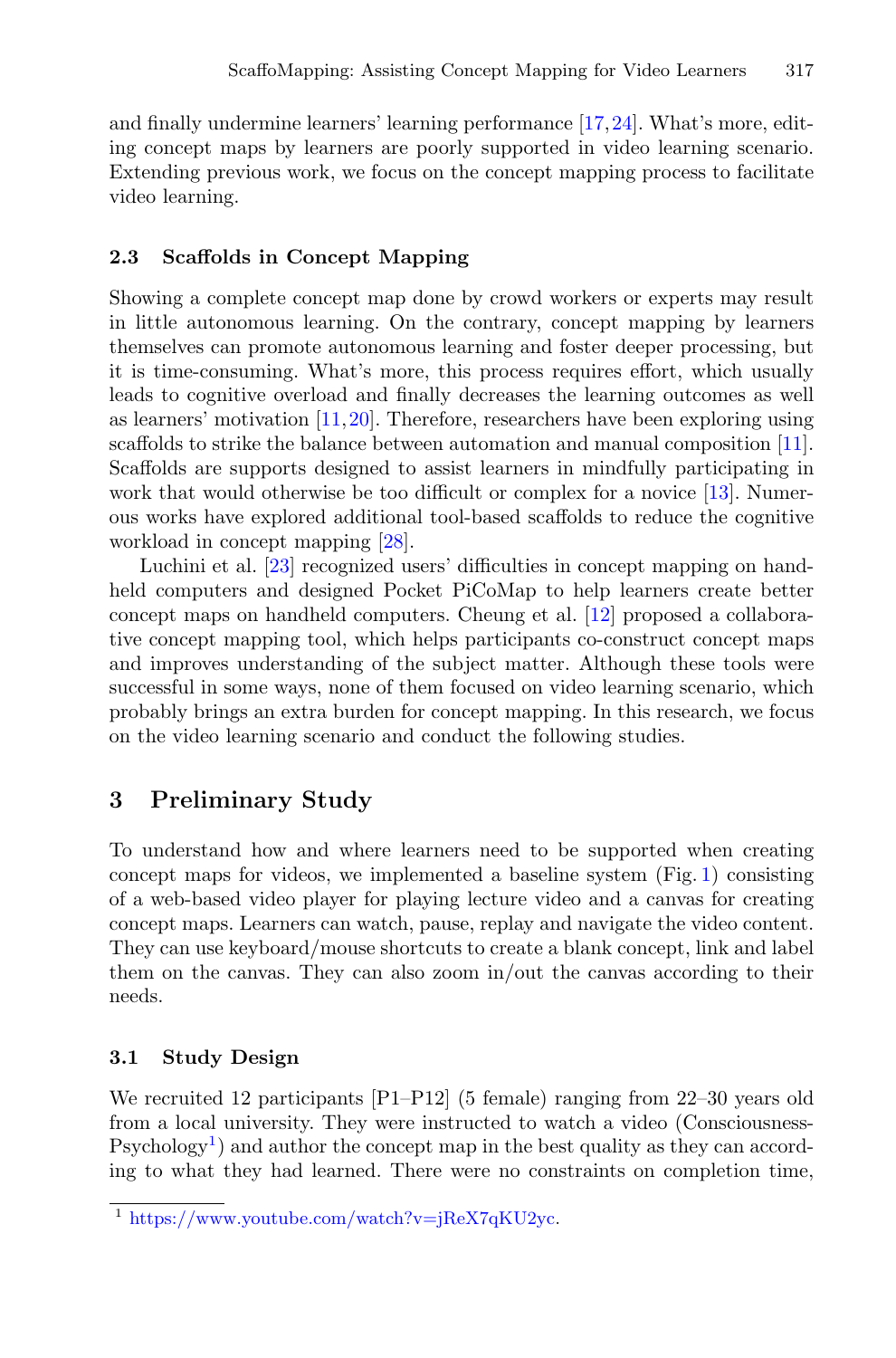

Fig. 1. An example concept map created by P5. The rectangle nodes represent concepts and the directed edges represent the relations. The baseline system interface consisting of a video player and a canvas. Users can create concepts, links and link labels on the canvas.

<span id="page-4-0"></span>and they were free to navigate the video (fast-forward or rewind) and author the concept map as they want.

After they finished this task, they were asked to fill in a post-questionnaire. The questionnaire included questions to understand their prior knowledge about the video topic, their engagement level, and perceived difficulty of the video. We also carried out a semi-structured interview for each participant to know more about his/her experience in the experiment.

### **3.2 Results**

Participants reported relatively low levels of prior knowledge on the video topic (10-scale Likert question: 1: never heard about it, 10: understand very well) with  $M = 4.16$  (SD = 2.22). Their engagement while watching the video was high (10-scale Likert question: 1: not engaged at all, 10: Very engaged) with  $M = 7.5$  $(SD = 1.76)$ . The perceived difficulty of video (10-scale Likert question: 1: very easy, 10: very difficult) was high with  $M = 7$  (SD = 2.97).

Overall, participants reported that authoring concept maps facilitated their learning of the video content. They were able to remember more concepts compared with only watching the video [P2, P7], understand the relationships among concepts [P2, P9] and understand the video structure [P7]. Some reported that authoring concept maps was similar to taking notes during lectures [P6, P10]. In terms of authoring strategy, most participants noted down concepts during the first time watching as they had limited memory in remembering concepts [P2, P3, P5, P7, P9]. Some watched most of the video to get an overview of the video [P11, P12] and authored concept maps during the second time watching; they regarded authoring concept map as a distraction while watching the video [P8].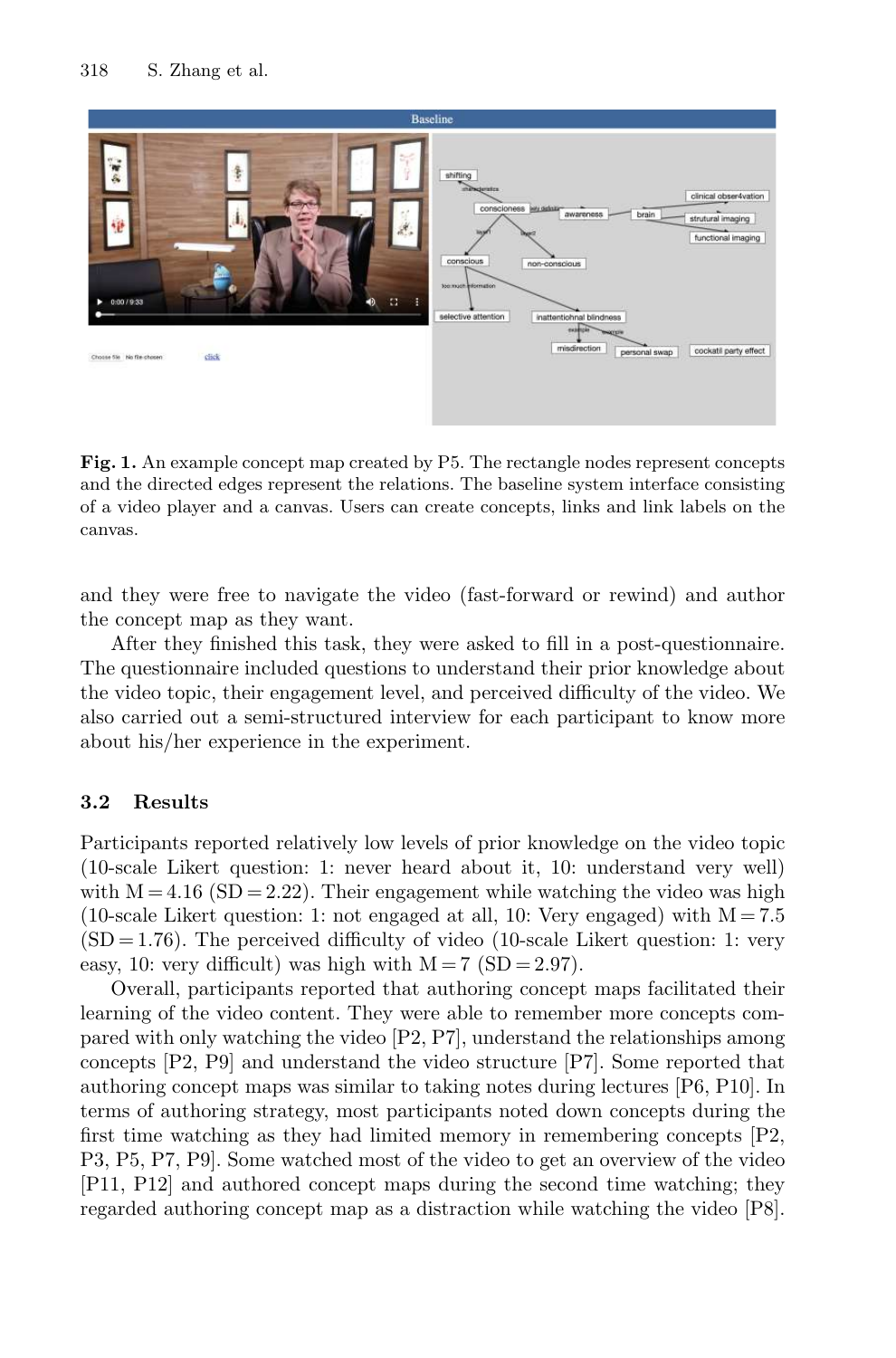All participants reviewed the concept map to add more links and organize the structure. On average, they spent  $24 \text{ min } 46 \text{ s } (\text{SD} = 5 \text{ min } 16 \text{ s})$  on finishing the task (watching video plus authoring).

Participants reported several difficulties in concept mapping from video content. Based on their experiences, we identified two types of difficulties in concept mapping from video. The first type was the navigation difficulty caused by the linear representation of video content. Gaining an overview and identifying the main topic at the beginning was difficult [P3, P11, P12]. They also struggled to continuously pause the video to type and add concepts. As more concepts were created, they lost the order of the concepts' creation time [P5, P12]. Furthermore, a lot of time was spent on navigating back and forth in the video to find a specific concept or identify relationships between two concepts.

The second type was the learning difficulty in understanding the concepts and their relationships during the concept mapping process. Some learners reported less confidence in finding out important concepts and thus noted down everything they did not understand [P1, P4]. Most learners noted down some important concepts in their mind based on cues, like whether a concept appeared many times [P1, P2, P3, P5] or the video lecturer gave an explanation [P7, P9]. All participants remarked that finding the relationships between concepts was the most difficult part as they could not form the spatial structure and relationships during a single time viewing.

### **4 System Design**

#### **4.1 Designing Scaffolds**

Based on the insights gained from the preliminary study, we designed scaffolding solutions to alleviate the navigation and learning difficulty. We searched for the previous literature on scaffolding concept mapping and improving video learning experience. Wang et al. [\[37](#page-14-14)] demonstrated the benefits of a hyperlink feature in concept mapping. When the students create concept nodes, the nodes in the concept map are hyperlinked to segments of text that the nodes represent. The hyperlink feature creates a consistent connection between the concept map and the content and enables easier concept map reviewing and editing. In the video learning scenario, previous research also established the effectiveness of linking video timestamps with conceptual objects to facilitate navigation [\[22](#page-13-3),[25\]](#page-14-9). For example, Notevideo [\[25\]](#page-14-9) identified conceptual objects and linked them with timestamps, which serves as an effective navigation aid. Learners can directly jump to the video frame where that object first appeared. Thus, to mitigate the difficulty learners face in navigating concepts during concept mapping, we proposed the first scaffolding solution as linking concepts that learners created with video timestamps automatically.

Second, many research works demonstrated the benefits of providing students with incomplete concept map templates prepared by experts  $[10,11]$  $[10,11]$  $[10,11]$ . It creates a quick summary of the learning material and helps in students' understanding of content. In the video learning scenario, audio transcripts  $[2,4]$  $[2,4]$  or visual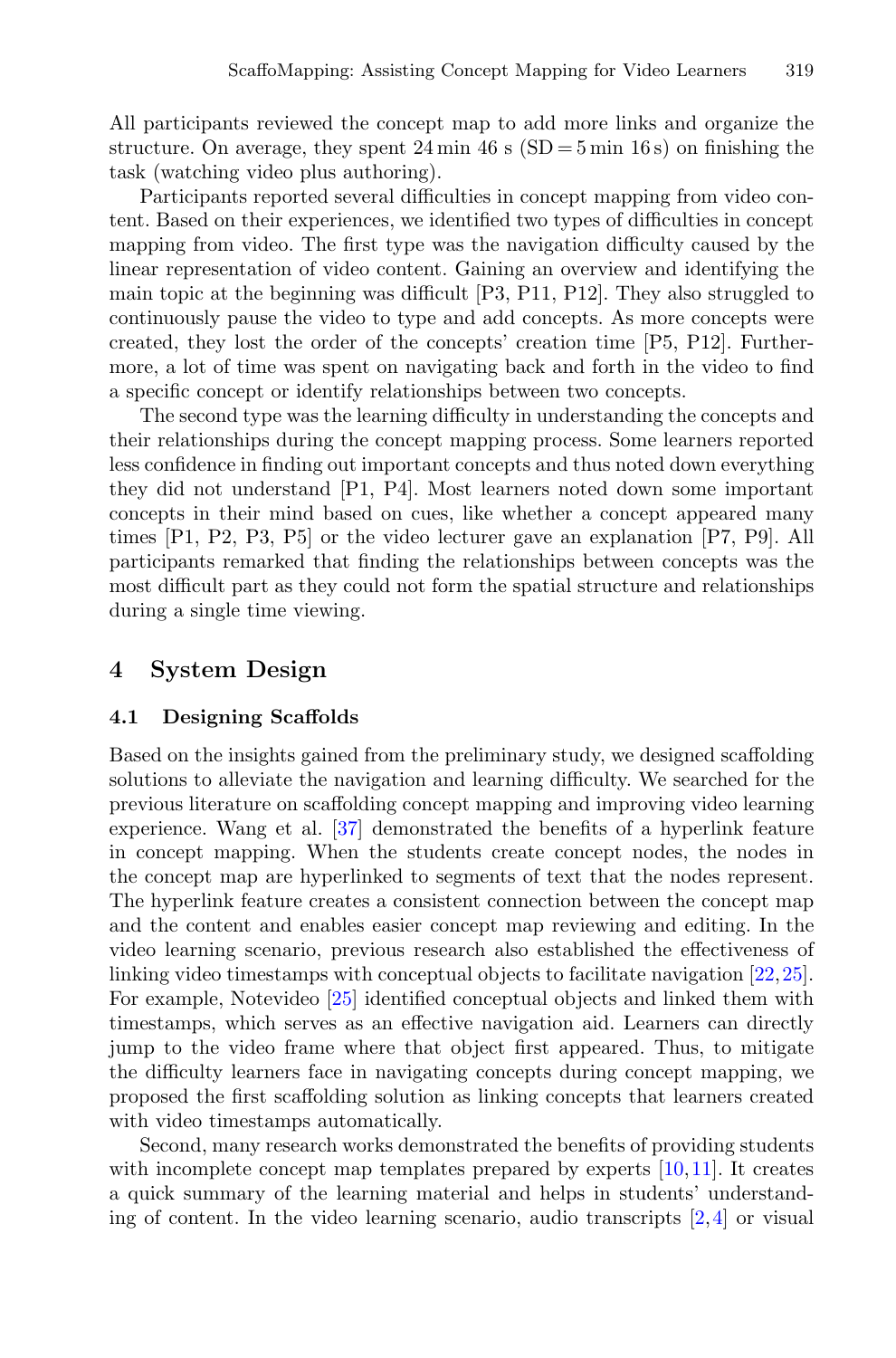information [\[19](#page-13-6)[,38](#page-14-8)] are used to provide a preview of video content. For example, Yadav et al. [\[38\]](#page-14-8) provided customized word-clouds, which is an aggregated view of concepts in the video and helps learners understand video content. Thus, to mitigate the difficulty learners face in gaining an overview, we proposed the second scaffolding solution as to extract concepts in the video subtitle to provide a visual preview, which also serves as an incomplete template for concept mapping.

Our other design solutions are based on work done by Liu et al. [\[22](#page-13-3)] and Luchini et al. [\[23](#page-14-13)]. The concept node size can be bound with the importance of that concept. Relationship hints and time information are also added accordingly. To make them suitable for video scenario, we took an iterative design process by conducting informal pilot studies to get feedback from users. The final design solutions are listed in Tables [1](#page-6-0) and [2.](#page-6-1)

<span id="page-6-0"></span>**Table 1.** Navigation difficulties and scaffolding solutions

| Navigation difficulties        | Scaffolding solutions                                                             |
|--------------------------------|-----------------------------------------------------------------------------------|
| Difficult to navigate concepts | Link concepts with video timestamps                                               |
| Difficult to gain an overview  | Extract concepts to provide a visual preview                                      |
|                                | Difficult to understand the video flow Bind concepts' color with time information |

<span id="page-6-1"></span>**Table 2.** Learning difficulties and scaffolding solutions

| Cognitive difficulties                                                        | Scaffolding solutions          |
|-------------------------------------------------------------------------------|--------------------------------|
| Difficult to identify important concepts   Bind concepts' size with frequency |                                |
| Difficult to find the relationship                                            | Provide the relationship hints |

### **4.2 System Implementation**

To support scaffolds design, we utilized video and its subtitle file as input. The subtitle file is a text file in SRT or VTT format [\[18](#page-13-15)]. A single subtitle block, also called a cue, consists of three parts: the cue index, the timing information and the text (Fig. [2\)](#page-7-0). The text feature of the subtitle has been widely used in identifying video topics to support video classification [\[8](#page-13-16)], and the timing information is usually combined with visual information to improve the interactivity of video [\[18](#page-13-15),[33\]](#page-14-15).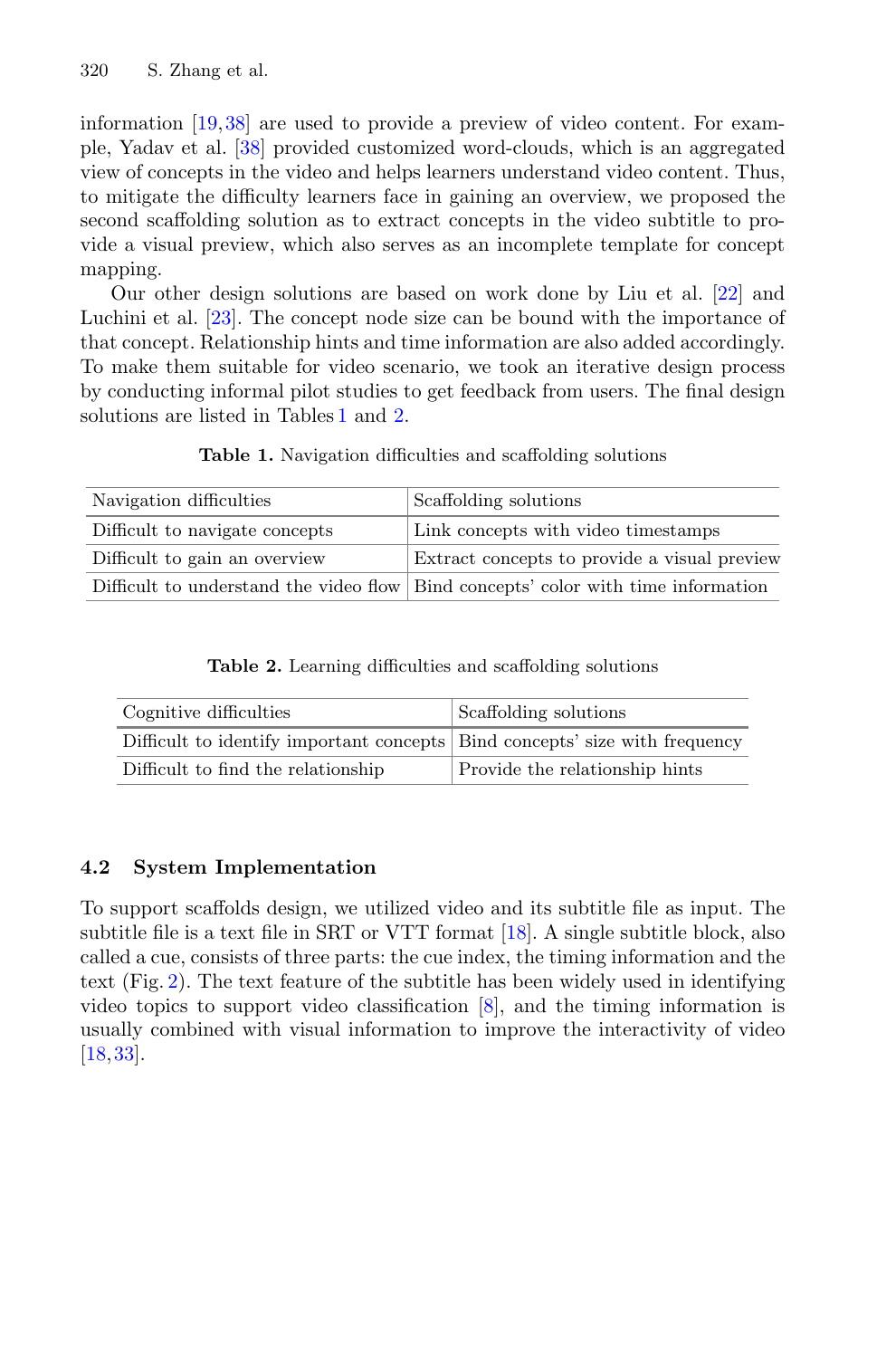

<span id="page-7-0"></span>**Fig. 2.** An example of a subtitle block (the cue index, the timing information and the text) and ScaffoMapping work flow

**Automatic Concept Extraction:** We first used Google Natural Language API [\[1](#page-13-17)] to do text analysis and extract potential key concepts from subtitles. This API was used to analyze the structure of sentences and identify proper nouns in subjects or objects. These nouns are often regarded as key concepts. The Great Noun List [\[3](#page-13-18)] was used to identify the stems that are related to a given topic. Those extracted nouns (or stems) are more likely to contain the meaning that relates to the topic in a video. After generation of the concepts, we calculate the frequency that each concept appears in the subtitle. The more frequent concepts get larger font sizes and rectangle sizes.

**Automatic Timestamp Generation:** Each concept was coded with the time information of the subtitle cue. As a concept may appear more than once in the subtitle, after we marked all the timestamps of the concept, we marked the first one as the time of creation, which was the yellow dot in Fig. [3\(](#page-8-0)a). Each concept was automatically assigned with a color from white to orange according to their creation time. Learners could click a concept to see all the moments it appeared in the video  $(Fig. 3(a))$  $(Fig. 3(a))$  $(Fig. 3(a))$  and double click to navigate to the creation time. We also visualized in-video progress by highlighting mentioned concepts in every frame (blue colored concepts in Fig.  $3(d)$  $3(d)$ ).

Concept relationships were made explicit by the hierarchical structure of the concept map as follows: We first sorted the concepts according to their frequency and creation time (Fig.  $3(c)$  $3(c)$ ), then developed relationship hints, so that when a user linked two concepts in the same sentence, the text of that sentence would show below the video and the timestamp of the sentence would be marked in the timeline  $(Fig. 3(b))$  $(Fig. 3(b))$  $(Fig. 3(b))$ . The system would give the hint "No direct link" if none occurred, which means the two concepts users want to link don't appear in the same sentence. In this case, they need to build the relationship based on their own understanding. Keyboard shortcuts and zoom in/out were provided in the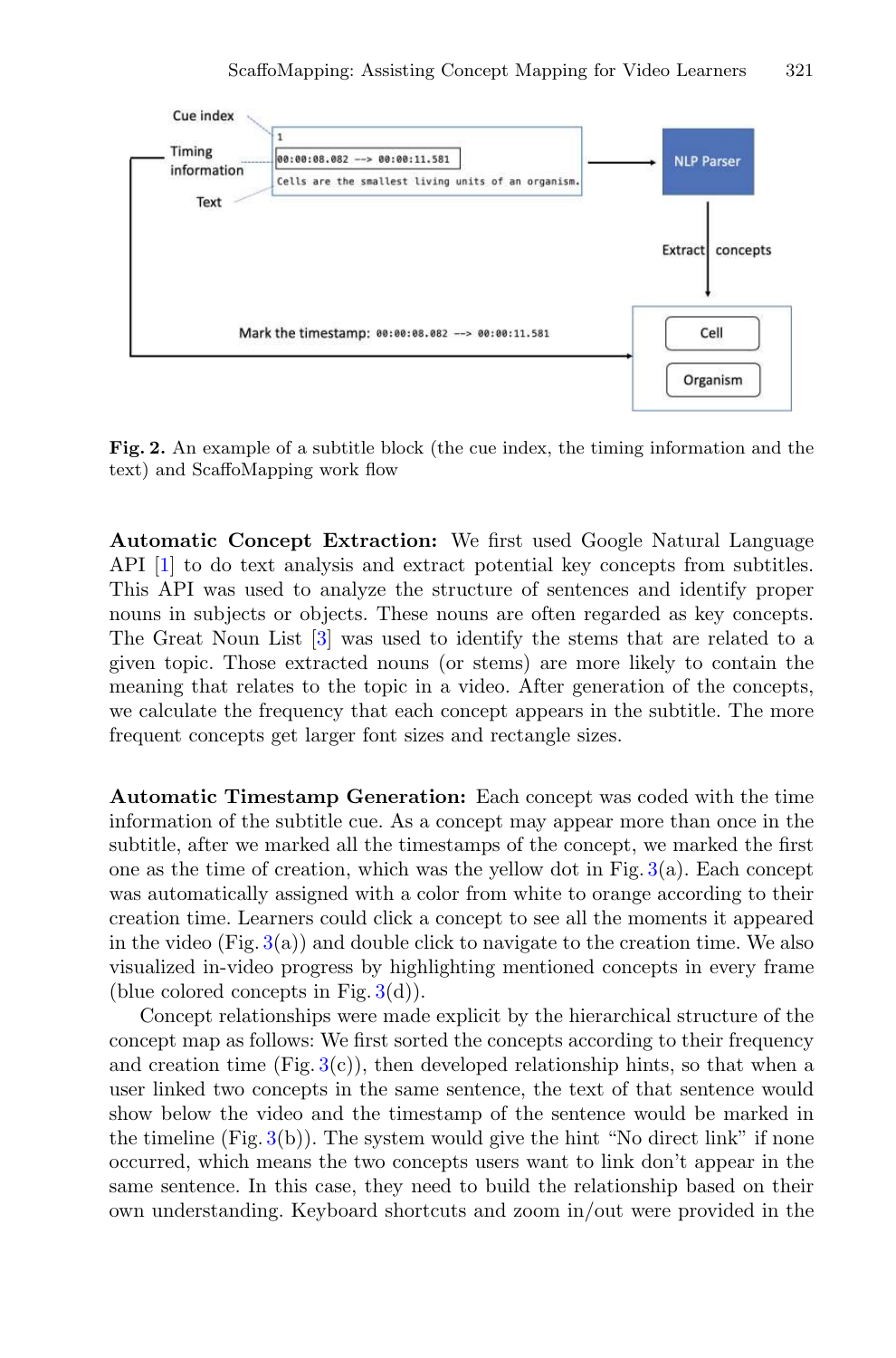same way as in the baseline system. A release nodes function allowed users to remove all isolated nodes and keep linked ones.

## **5 Evaluation Study**

ScaffoMapping is designed to facilitate video learning through scaffolding concept mapping for video learners, so we are interested in knowing: (1) Will the learners be able to create better concept maps with the help of ScaffoMapping interface? (2) How's the learning outcome in ScaffoMapping compared with the baseline interface? With these questions in mind, we conducted a user study to compare ScaffoMapping with the baseline system.



(a) Click a concept to see its timestamps in the video



(b) Relationship hint when users want to link "cell" and "membrane"



(c) Display all the concepts for reference (d) Mentioned concepts are highlighted in blue as video plays

<span id="page-8-0"></span>**Fig. 3.** The ScaffoMapping interface integrates interactive concept mapping into the video player. Each concept users created is automatically linked to its timestamps in the video. Relationship hints are given when users create links. All the concepts are displayed as the reference and lecture progress is visualized in blue. (Color figure online)

## **5.1 Study Design**

**Participants and Materials:** We recruited 12 participants  $[P1-P12]$  (6 male and 6 female) ranging from 21–27 years old from a local university. We selected two videos on two different topics from the same YouTube education channel (V1: Immune System<sup>[2](#page-8-1)</sup>, V2: Consciousness<sup>[3](#page-8-2)</sup>) with similar styles and similar lengths

<span id="page-8-1"></span> $^2$ [https://www.youtube.com/watch?v=GIJK3dwCWCw.](https://www.youtube.com/watch?v=GIJK3dwCWCw)

<span id="page-8-2"></span> $3 \text{ https://www.voutube.com/watch?v=iReX7qKU2yc.}$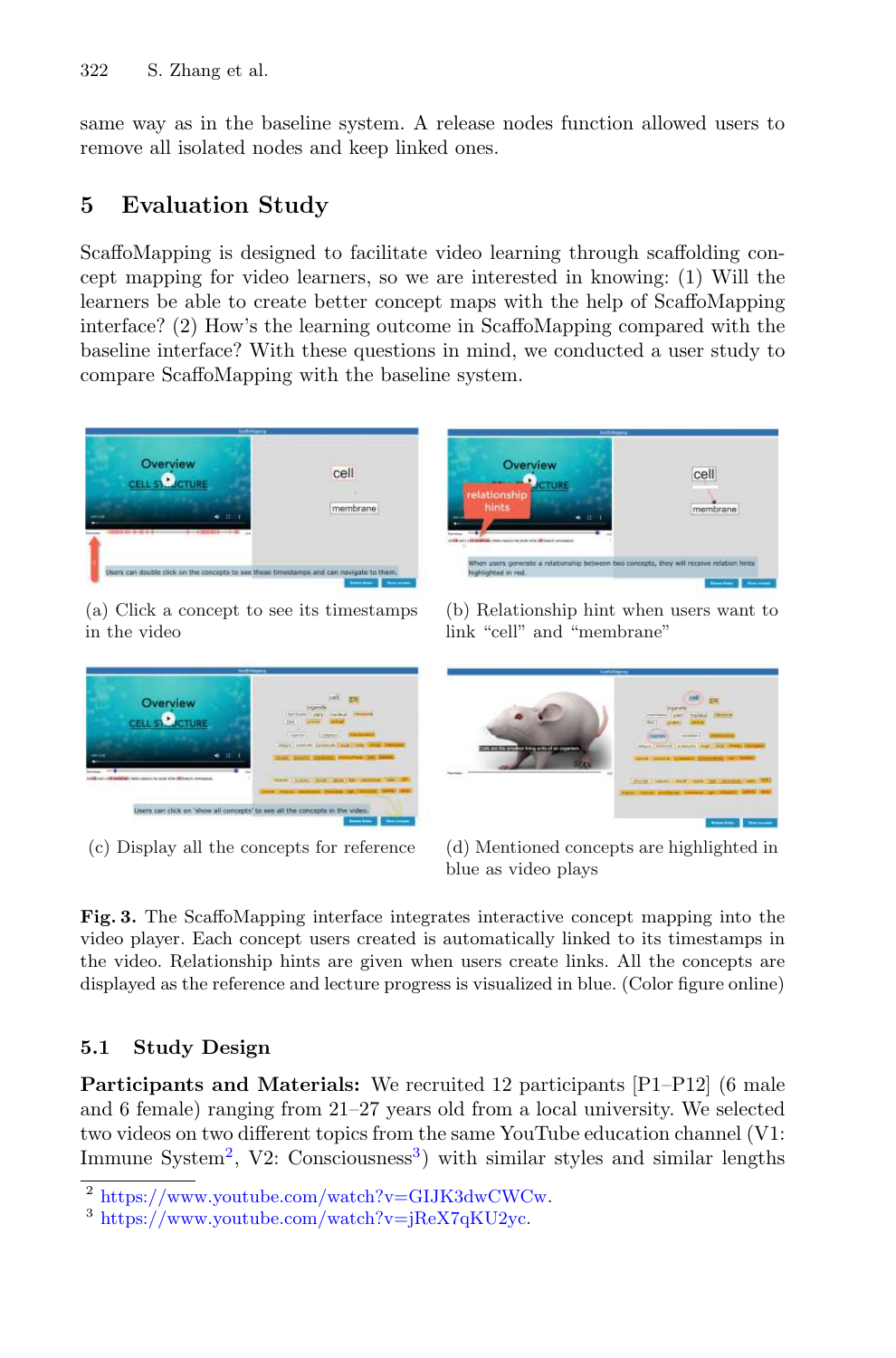(V1: 9:12; V2: 9:32). Participants rated their prior knowledge level through a 10-point Likert Scale (1: Never heard about it, 10: understand very well) and perceived difficulty of video content (1: very easy, 10: very difficult) after watching them. As the participants were neither from psychology nor from biology major, there was little risk that they were familiar with the advanced content of the videos. This was consistent with their self-reported similar level of prior knowledge (V1:  $M = 3$ , SD = 2.37; V2:  $M = 3.25$ , SD = 1.54 (t(11) = 0.491, p = 0.633)). Videos were pilot tested with three users to ensure the similar difficulty level, which was consistent with participants' perceived difficulty level (V1:  $M = 6.08$ ,  $SD = 2.06$ ; V2:  $M = 5.08$ ,  $SD = 2.31$   $(t(11) = 0.964, p = 0.356)$ .

**Tasks and Procedure:** We began by providing introductions of the two systems to each participant: baseline version and scaffolds version. Before starting the experiment, participants had time to practice and get familiar with the two systems. Then each participant experienced two experimental sessions where they watched the videos (V1, V2) and created concept maps using both systems (baseline, ScaffoMapping). The order of the systems was counter-balanced while the order of the video remained the same (e.g., P1 watched V1 using baseline system, then watched V2 using ScaffoMapping; P2 watched V1 using ScaffoMapping, then watched V2 using baseline system). They had the freedom to author concept maps during or after watching the videos, pause and resume, and watch multiple times, but the time for each session was limited to be the video duration plus 10 min. They could not take further notes such as with paper and pencil.

### **5.2 Analysis**

**Concept Map Quality Evaluation:** To measure the quality of the concept maps, two domain experts were invited for each video to evaluate the concept maps generated from the baseline system and from ScaffoMapping. They watched the videos and evaluate the validity of concepts and relationships (links and link phrases). Adopted from [\[21](#page-13-19)], one valid concept or relationship was given 1 point. Invalid concepts and relationships were those containing typos or were incorrect, as determined by the experts. The interrater reliability correlations of the experts for V1 and V2 were 0.94 and 0.96, which indicates high reliability.

**Learning Outcome Evaluation:** To measure the learning gain, a 5-question test was administered to each participant after each session. The questions consisted of 3 True or False questions and 2 multiple choice questions from the video content. For example, for V1 on immune system, Q1: "The skin only supplies simple physical protection.  $T/F''$  Q4: "Which one of the following is not the internal defense? A. Phagocytes B. Mucous membranes C. Antimicrobial proteins D. Neutrophils". Participants did not have access to videos and concept maps during the test. After they had finished the two experiment sessions, we conducted a semi-structured interview asking their system preference and experiences.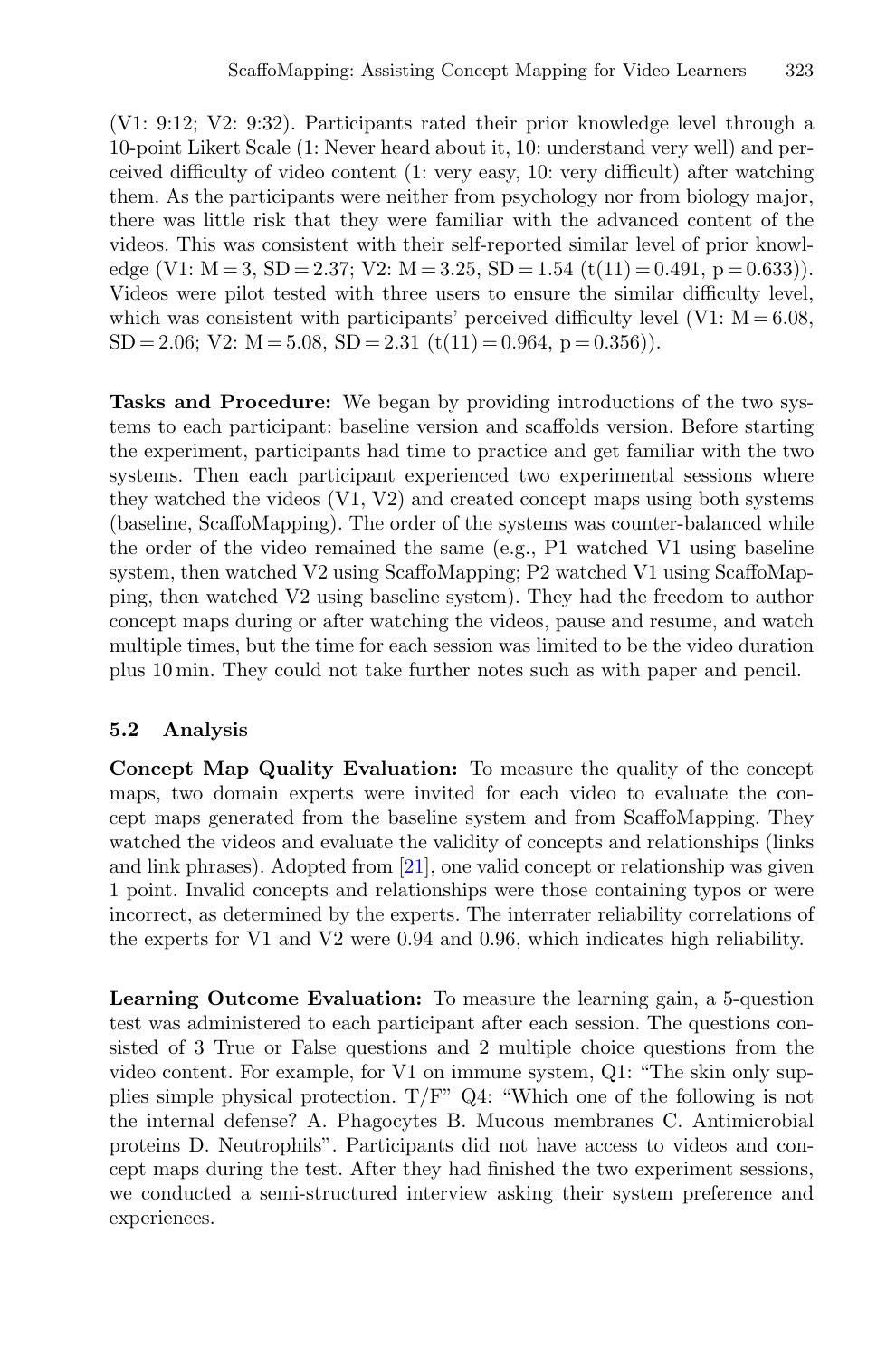Participants were told in advance that their performance indicator was the total of test scores (5 points) plus the concept map scores (convert concept map quality to a full-score of 5 points). They received \$10 for finishing the experiment and an extra \$10 for the best performance.

## **6 Results**

Although the number of participants is relatively small, effects in the valid concept/link number, learning outcome and user preference are observed with statistical significance.

## **6.1 Concept Map Quality**

We calculated the numbers of concepts and links participants generated. Two domain experts for each video rated the number of valid concepts and links as we described earlier. The summary of results are shown in Fig.  $4(a)$  $4(a)$  and (b).

There was no significant difference in the total numbers of concepts and links in the baseline system and ScaffoMapping. However, there was significant difference in the numbers of valid concepts  $(t(11) = 8.072, p < 0.001)$  and valid links  $(t(11) = 3.906, p < 0.01)$ . This result shows that ScaffoMapping can facilitate learners to create concept maps with higher quality concepts and links with the scaffolding solutions provided.

## **6.2 Learning Outcome Test**

Overall, participants using ScaffoMapping  $(M = 3.92, SD = 1.38)$  outperformed baseline systems  $(M = 3, SD = 1.21)$  in the tests. A paired t-test revealed significant improvement in the test score  $(t(11) = 3.19, p < 0.01)$ . Our results showed that ScaffoMapping assists effective video learning.

There are two reasons explaining the learning benefits of ScaffoMapping. First, ScaffoMapping supports efficient navigation through the automatic timestamp generation. Considerable time was saved and users could focus on construction work which involves more analytical thinking, e.g. identifying relationships. According to the interview result, all participants reported that they like the automatic timestamp generation, which provides the hyperlink from concepts to the video content. Second, with the extracted concepts, users reported a more positive learning experience when they found the gap between existing concepts and their mental model. With the template concepts provided, participants try to link between the template concepts and the knowledge they learned in the video, e.g. "I pay attention to the concepts and try to make sense of them" [P11], "I can identify the missing gaps and digest the information on the spot." This was consistent with the learning theories [\[9](#page-13-20)], which shows that meaningful learning is facilitated when learners integrate new concepts and propositions into their existing cognitive structure.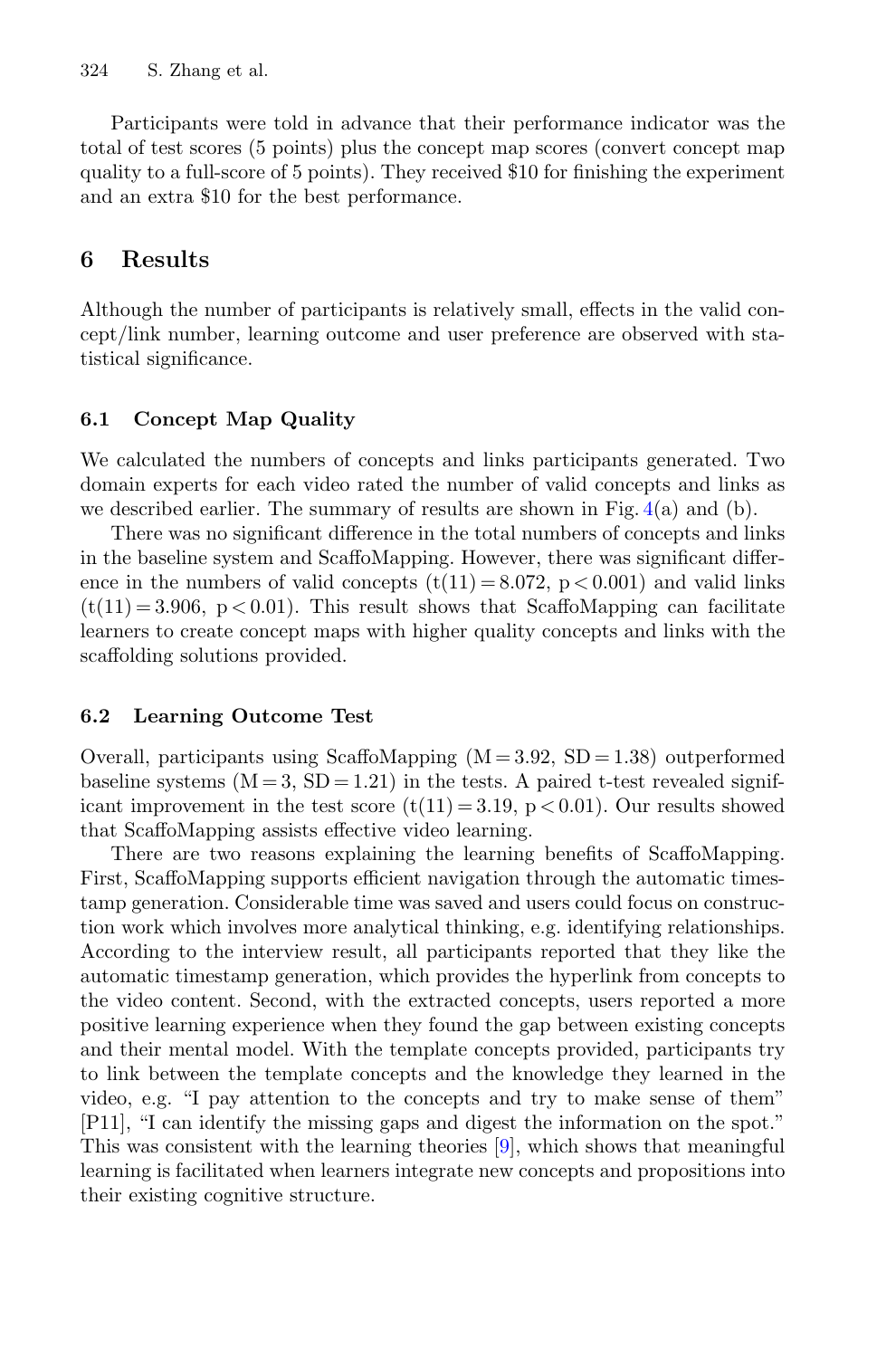

<span id="page-11-0"></span>**Fig. 4.** (a) Mean of concept and link number of baseline system and ScaffoMapping. The result shows no significant difference. (b) Mean of valid concept and link number of baseline system and ScaffoMapping. The result shows learners use ScaffoMapping can create more valid concepts and links.

### **6.3 User Preference**

We collected participants' feedback through the semi-structured interview. The majority of participants preferred ScaffoMapping (10/12) over the baseline system. Participants reported that ScaffoMapping made the authoring process easier and more efficient. The extracted concepts remove the burden of tedious typing and makes them focus on constructing links between concepts. The highlighting feature visualizes the in-video progress and can help them find connection easier [P3, P5, P7, P12]. And the automatic timestamp linking helps them navigate and review concept maps easily. They also indicated that they would like to save the concept maps as interactive notes for the video, and refer to them when they want to review or prepare for exams.

The remaining two participants [P4, P10] reported that they wanted a combination of baseline system plus automatic timestamp generation feature. In ScaffoMapping, they were confused by the extracted concepts appearing in the beginning, and after they identified key concepts, they needed to check their existence in the canvas, which created extra burden for them. While the baseline system gave them a sense of more "control", navigating back and forth to find the concept was tedious. Thus, they preferred to have a combination system.

### **7 Limitation and Future Work**

We conducted an interview to gather feedback from learners about their video learning experience with ScaffoMapping. While the majority gave positive feedback to ScaffoMapping, two participants reported an expectation of baseline system combining automatic timestamp generation. It is still unclear whether expertise or domain knowledge has an influence on the choice of scaffolding systems. Due to the small size of participants, no correlation between system preference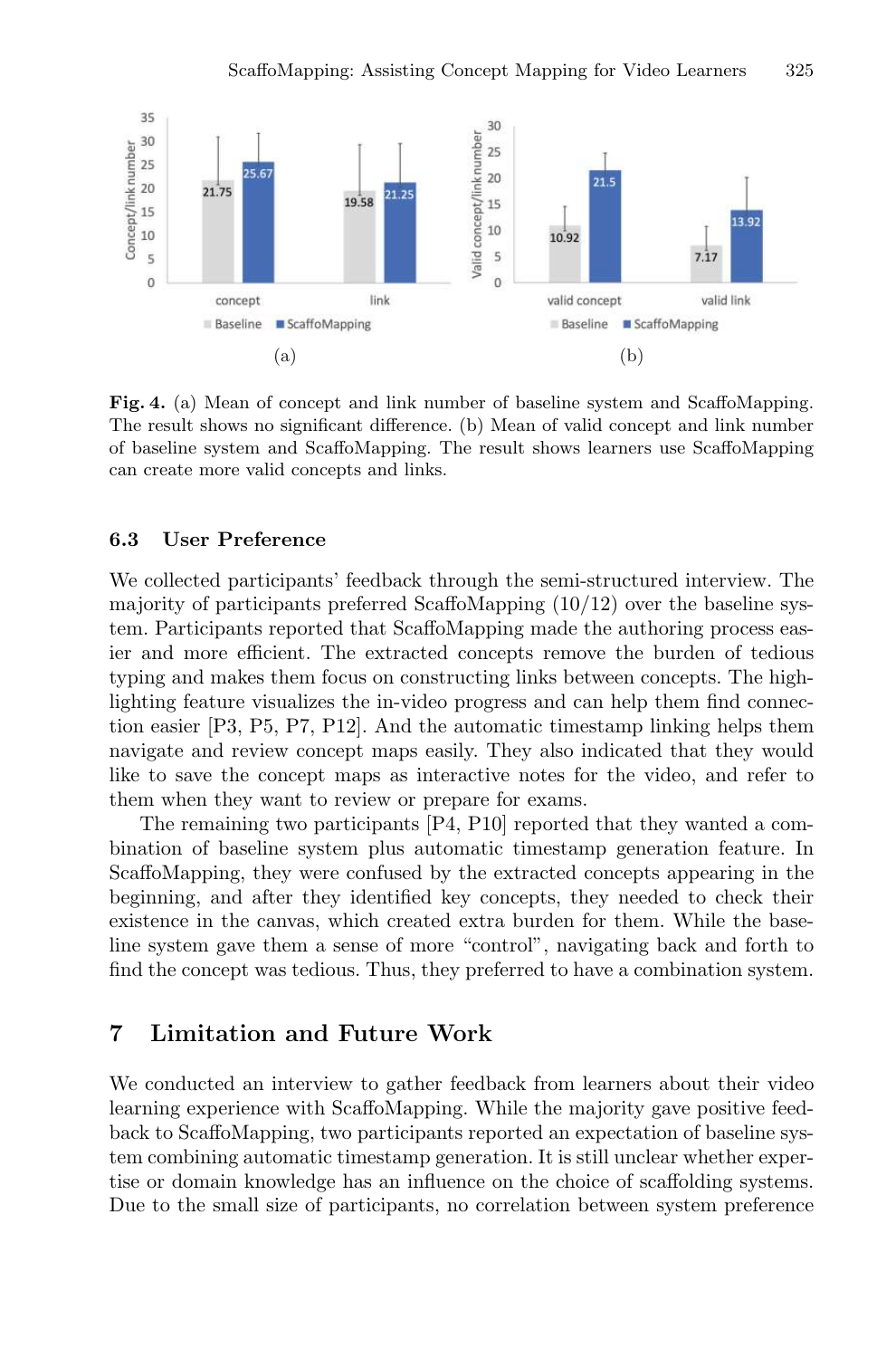and prior knowledge with test performance was found. Furthermore, since our participants were recruited from the university community, more advanced scaffolding may be needed for less skilled learners. While some design solutions may solve this problem to some extent (e.g. triggering the automatic concept extraction by user control), it is worth investigating designing personalized scaffolding strategies according to learners' knowledge level to maximize video learning results. For example, combining with psychophysiological computing to measure the learners' frustration or attention to provide scaffolds at proper time [\[14](#page-13-21)].

We utilized video subtitle as the text source to provide relationship hints, which is supported by previous research that speech is the main carrier of information in nearly all lectures [\[39\]](#page-14-7). Inspired by the TF-IDF indices [\[30\]](#page-14-16), if two concepts appeared in the same sentence(s), the sentence(s) would be displayed as the hint to help learners identify relationships. However, this feature can be interfered by pronouns like "it", or "them". For example, if the learner want to link concept A and B whose relationship is shown in sentence C, but A is referred as "it", the system will fail to identify sentence C as the relationship hint. To provide high-quality relationship hints, external sources or databases like Wikipedia [\[36](#page-14-17)] can be added to help with the relationship analysis.

While learner-generated concept maps can provide valuable feedback for video lecturers, analyzing concept maps can bring an extra burden for lecturers especially when a video has a large number of learners. To make ScaffoMapping more useful for lecturers and educational video developers, automatic concept map evaluation could be explored as an extension work. Finally, our evaluation study focused on video learners. In the future, we will extend this work to larger group of people. We expect to see how teachers, practitioners, educational video developers make use of this system to support learners.

## **8 Conclusion**

In this paper, we proposed scaffolding solutions to assist concept mapping for video learners. We implemented these solutions in the ScaffoMapping system. Our evaluation study indicated that learners can create concept maps with better quality, as well as obtaining higher learning outcomes using ScaffoMapping. Our investigation on scaffolding solution shows promising benefits of semiautomation in learning systems. We encourage future research on similar solutions and believe this will have a wide impact on digital learning communities.

**Acknowledgements.** This research was funded by National University of Singapore Academic Research Fund T1 251RES1617. We thank Philippa Beckman and Barrie James Sutcliffe for proofreading, and Samangi Wadinambi Arachchi for her generous help with designing Fig. [4.](#page-11-0)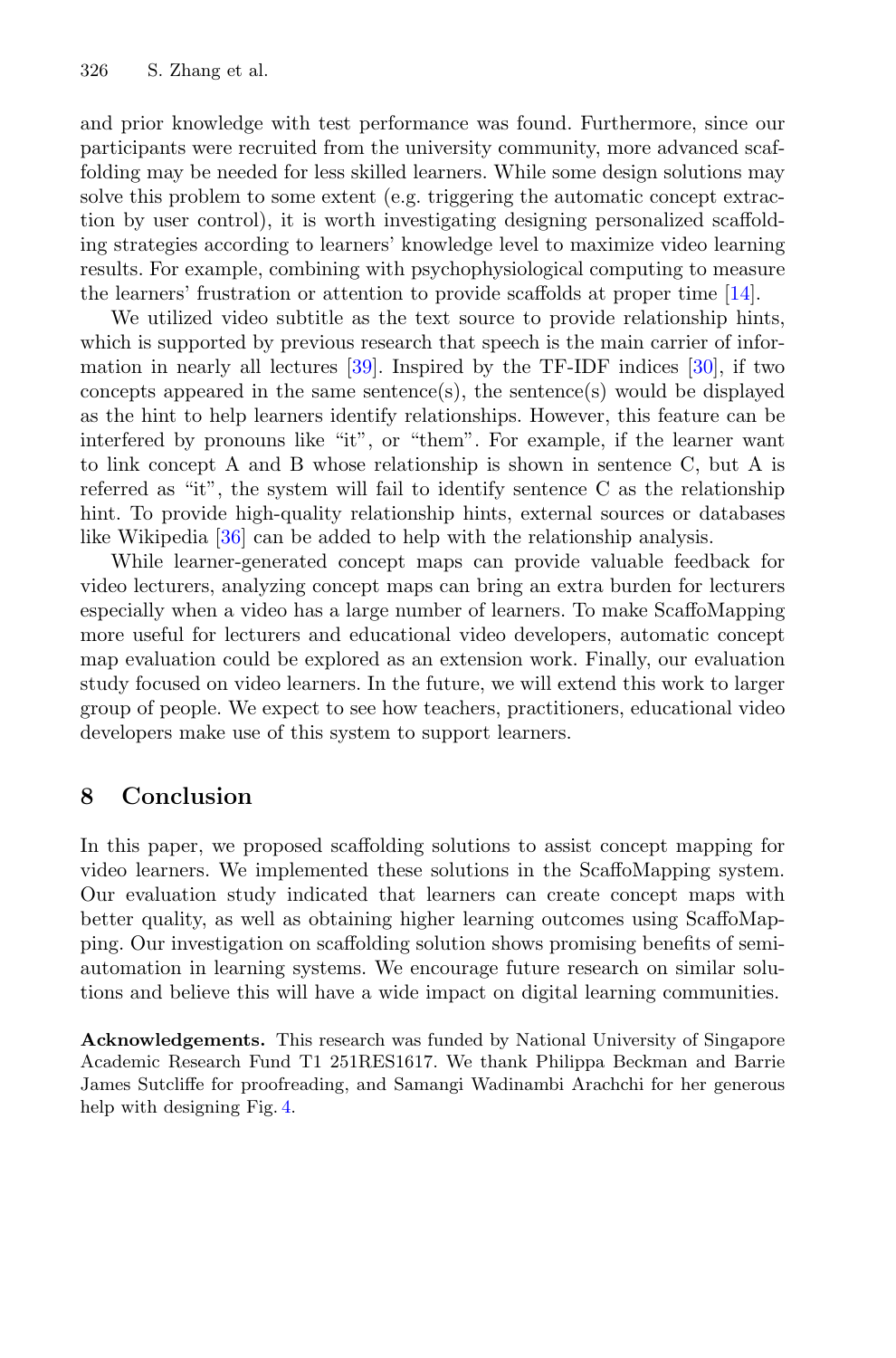## **References**

- <span id="page-13-17"></span>1. Cloud natural language API. <https://cloud.google.com/natural-language/docs>
- <span id="page-13-13"></span>2. Edx. <https://www.edx.org>
- <span id="page-13-18"></span>3. The great noun list. <http://www.desiquintans.com/nounlist>
- <span id="page-13-14"></span>4. Khan academy. <https://www.khanacademy.org>
- <span id="page-13-1"></span>5. Ally, M.: Foundations of educational theory for online learning. Theory Pract. Online Learn. **2**, 15–44 (2004)
- <span id="page-13-2"></span>6. Anderson, T., Kanuka, H.: Online social interchange, discord, and knowledge construction. J. Distance Educ. **13**, 57–74 (1998)
- <span id="page-13-0"></span>7. Ausubel, D.P.: The psychology of meaningful verbal learning (1963)
- <span id="page-13-16"></span>8. Brezeale, D., Cook, D.J.: Automatic video classification: a survey of the literature. IEEE Trans. Syst. Man Cybern. Part C (Appl. Rev.) **38**(3), 416–430 (2008)
- <span id="page-13-20"></span>9. Ca˜nas, A.J., Novak, J.D.: Concept mapping using Cmaptools to enhance meaningful learning. In: Okada, A., Shum, S.B., Sherborne, T. (eds.) Knowledge Cartography. AIKP, pp. 25–46. Springer, London (2008). [https://doi.org/10.1007/978-1-](https://doi.org/10.1007/978-1-84800-149-7_2) [84800-149-7](https://doi.org/10.1007/978-1-84800-149-7_2) 2
- <span id="page-13-7"></span>10. Chang, K.E., Sung, Y.T., Chen, I.D.: The effect of concept mapping to enhance text comprehension and summarization. J. Exp. Educ. **71**(1), 5–23 (2002)
- <span id="page-13-9"></span>11. Chang, K.E., Sung, Y.T., Chen, S.F.: Learning through computer-based concept mapping with scaffolding aid. J. Comput. Assist. Learn. **17**(1), 21–33 (2001)
- <span id="page-13-12"></span>12. Cheung, L.S.: A constructivist approach to designing computer supported conceptmapping environment. Int. J. Instr. Media **33**(2), 153–165 (2006)
- <span id="page-13-11"></span>13. Collins, A., Brown, J.S., Newman, S.E.: Cognitive apprenticeship: teaching the crafts of reading, writing, and mathematics. In: Knowing, Learning, and Instruction: Essays in Honor of Robert Glaser, vol. 18, pp. 32–42 (1989)
- <span id="page-13-21"></span>14. Dirican, A.C., Göktürk, M.: Psychophysiological measures of human cognitive states applied in human computer interaction. Procedia Comput. Sci. **3**, 1361– 1367 (2011)
- <span id="page-13-5"></span>15. Divakaran, A., Forlines, C., Lanning, T., Shipman, S., Wittenburg, K.: Augmenting fast-forward and rewind for personal digital video recorders. In: Consumer Electronics, pp. 43–44 (2005)
- <span id="page-13-4"></span>16. Garrison, D.R., Cleveland-Innes, M.: Facilitating cognitive presence in online learning: interaction is not enough. Am. J. Distance Educ. **19**(3), 133–148 (2005)
- <span id="page-13-8"></span>17. Griffin, C.C., Malone, L.D., Kameenui, E.J.: Effects of graphic organizer instruction on fifth-grade students. J. Educ. Res. **89**(2), 98–107 (1995)
- <span id="page-13-15"></span>18. Hu, Y., Kautz, J., Yu, Y., Wang, W.: Speaker-following video subtitles. ACM Trans. Multimedia Comput. Commun. Appl. (TOMM) **11**(2), 32 (2015)
- <span id="page-13-6"></span>19. Jansen, M., Heeren, W., van Dijk, B.: Videotrees: improving video surrogate presentation using hierarchy. In: International Workshop on Content-Based Multimedia Indexing, CBMI 2008, pp. 560–567. IEEE (2008)
- <span id="page-13-10"></span>20. Katayama, A.D., Robinson, D.H.: Getting students partially involved in notetaking using graphic organizers. J. Exp. Educ. **68**(2), 119–133 (2000)
- <span id="page-13-19"></span>21. Kwon, S.Y., Cifuentes, L.: The comparative effect of individually-constructed vs. collaboratively-constructed computer-based concept maps. Comput. Educ. **52**(2), 365–375 (2009)
- <span id="page-13-3"></span>22. Liu, C., Kim, J., Wang, H.C.: ConceptScape: collaborative concept mapping for video learning. In: Proceedings of the 2018 CHI Conference on Human Factors in Computing Systems, p. 387. ACM (2018)